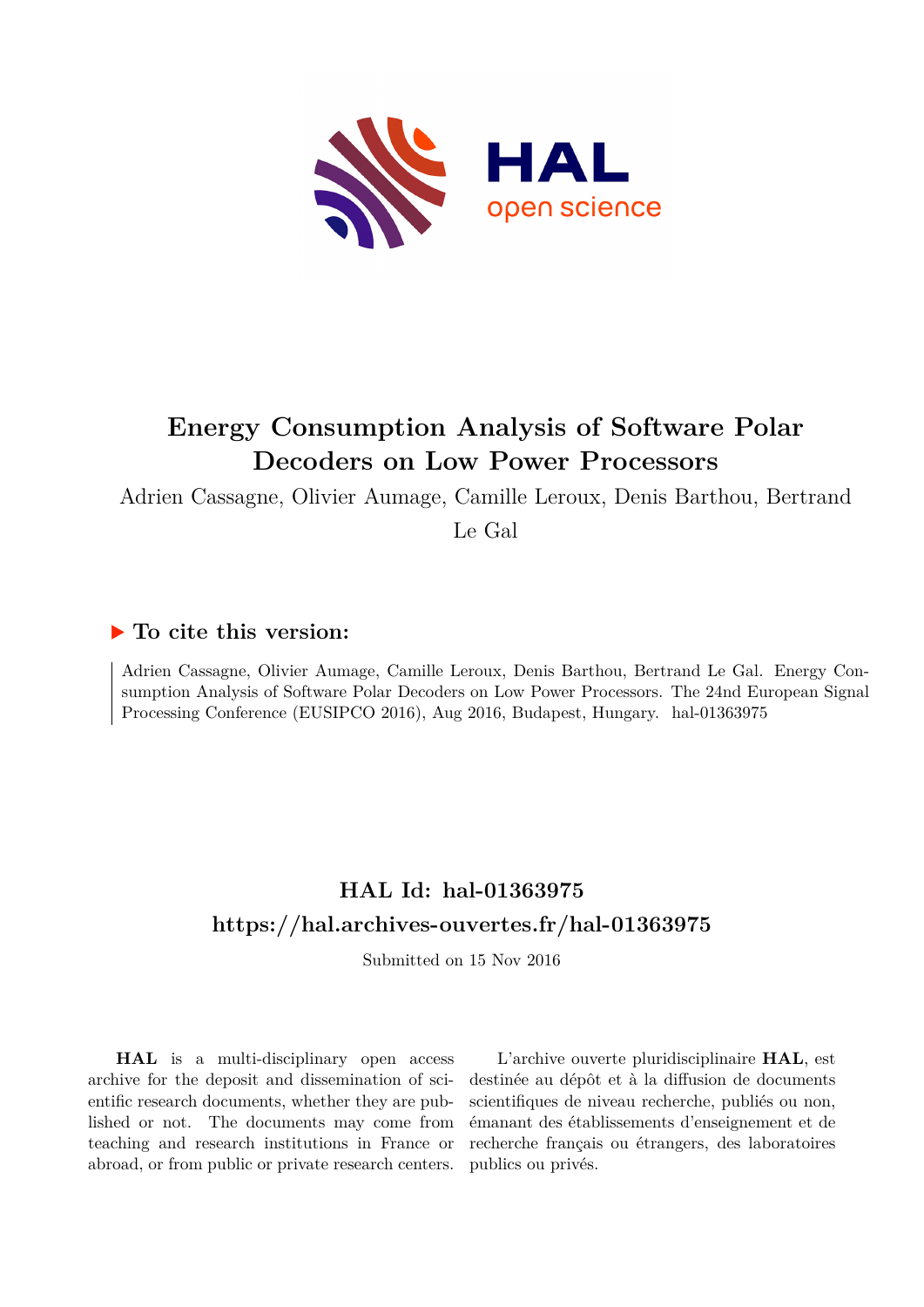# Energy Consumption Analysis of Software Polar Decoders on Low Power Processors

Adrien Cassagne∗†, Olivier Aumage† , Camille Leroux<sup>∗</sup> , Denis Barthou† and Bertrand Le Gal<sup>∗</sup> ∗ IMS Lab, Bordeaux INP, France † Inria / Labri, Univ. Bordeaux, INP, France

*Abstract*—This paper presents a new dynamic and fully generic implementation of a Successive Cancellation (SC) decoder (multiprecision support and intra-/inter-frame strategy support). This fully generic SC decoder is used to perform comparisons of the different configurations in terms of throughput, latency and energy consumption. A special emphasis is given on the energy consumption on low power embedded processors for software defined radio (SDR) systems. A N=4096 code length, rate 1/2 software SC decoder consumes only 14 nJ per bit on an ARM Cortex-A57 core, while achieving 65 Mbps. Some design guidelines are given in order to adapt the configuration to the application context.

#### I. INTRODUCTION

Channel coding enables transmitting data over unreliable communication channels. While error correction coding/decoding is usually performed by dedicated hardware circuits on communication devices, the evolution of general purpose processors in terms of energy efficiency and parallelism (vector processing, number of cores,...) drives a growing interest for software ECC implementations (e.g. LDPC decoders [1]–[3], *Turbo* decoders [4], [5]). The family of the *Polar* codes has been introduced recently. They asymptotically reach the capacity of various communication channels [6]. They can be decoded using a successive cancellation (SC) decoder, which has extensively been implemented in hardware [7]–[13]. Several software decoders have also been proposed [14]–[19], all employing Single Instruction Multiple Data (SIMD) instructions to reach multi-Gb/s performance. Two SIMD strategies deliver high performance: the *intra*-frame parallelism strategy [14]–[16] delivers both high throughput and low latency; the *inter*-frame parallelism strategy [17], [18] improves the throughput performance by a better use of the SIMD unit width at the expense of a higher latency.  $AFF3CT<sup>1</sup>$  [19], [20] (previously called P-EDGE) is the first software SC decoder to include both parallelism strategies as well as state-of-the-art throughput and latency.

The optimization space exploration for SC decoding of Polar codes has so far primarily been conducted with raw performance in mind. However, the energy consumption minimization should also be factored in. Moreover, heterogeneous multi-core processors such as ARM's big.LITTLE architectures offer cores with widely different performance and energy consumption profiles, further increasing the number of design



and run-time options. In this context, the contribution of this paper is to propose a new dynamic SC decoder, integrated into our AFF3CT software and to derive key guidelines and general strategies in balancing performance and energy consumption characteristics of software SC decoders.

The remainder of this paper is organized as follows. Section II details relevant characteristics of the general Polar code encoding/decoding process. Section III discusses related works in the domain. Section IV describes our proposed dynamic SC decoder and compares it to our previous *specialized* approach based on code generation. Section V presents various characteristics to explore in order to reach a performance trade-off. Section VI presents experiments and comments on performance results.

## II. POLAR CODES ENCODING AND DECODING

Polar codes are linear block codes of size  $N = 2<sup>n</sup>$ ,  $n \in \mathbb{N}$ . In [6], Arıkan defined their construction based on the  $n^{th}$  Kronecker power of a kernel matrix  $\kappa = \begin{bmatrix} 1 & 0 \\ 1 & 1 \end{bmatrix}$ , denoted  $\kappa^{\otimes n}$ . The systematic encoding process [21] consists in building an  $N$ -bit vector  $V$  including  $K$  information bits and  $N - K$  frozen bits, usually set to zero. The location of the frozen bits depends on both the type of channel that is considered and the noise power on the channel [6]. Then, a first encoding phase is performed:  $U = V * \kappa^{\otimes n}$  and bits of U in the frozen location are replaced by zeros. The codeword is finally obtained with a second encoding phase:  $X = U * \kappa^{\otimes n}$ .

<sup>&</sup>lt;sup>1</sup>AFF3CT is an Open-source software (MIT license) for fast forward error correction simulations, see http://aff3ct.github.io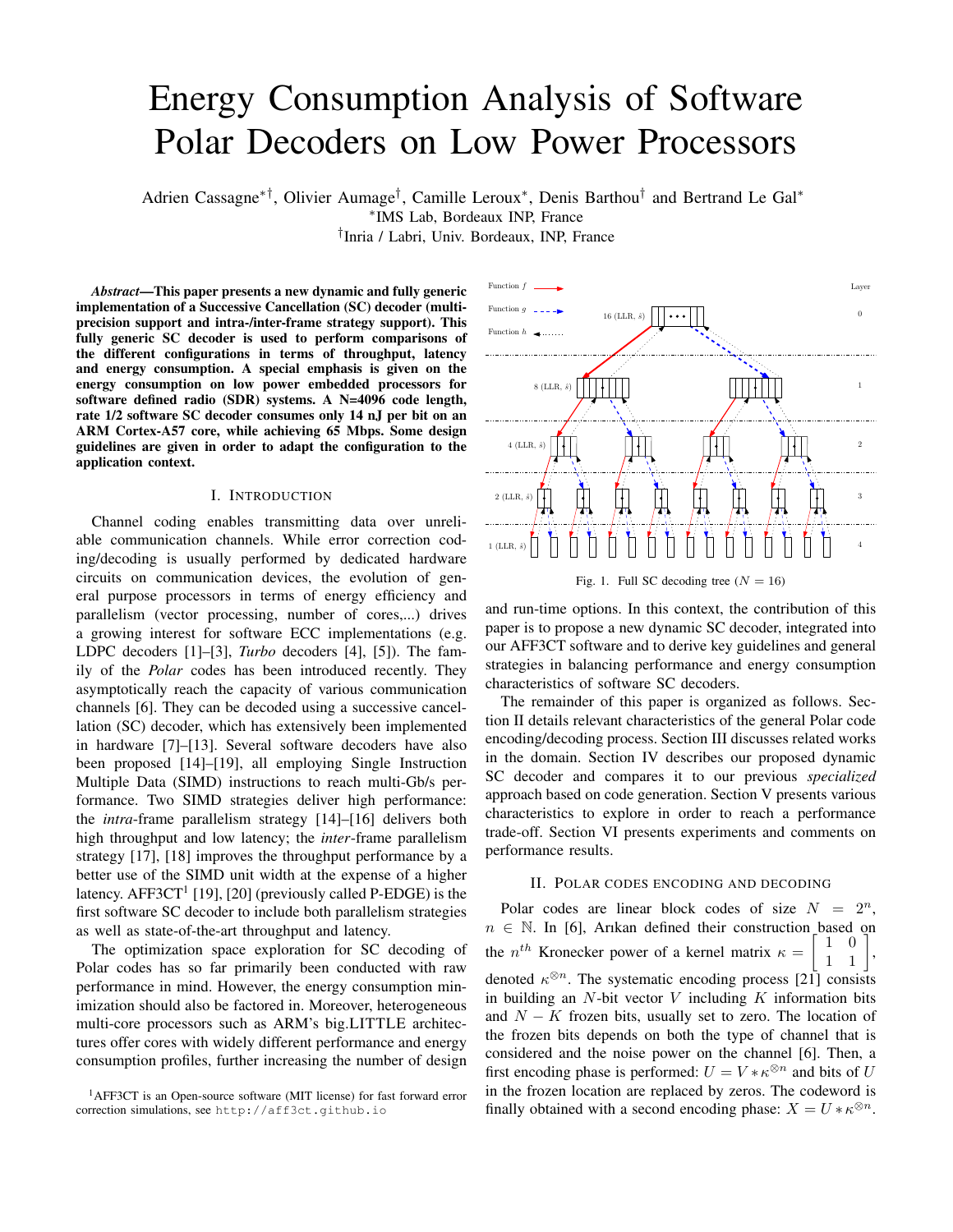In this systematic form  $X$  includes  $K$  information bits and  $N - K$  redundancy bits located on the frozen locations.

After being sent over the transmission channel, the noisy version of the codeword  $X$  is received as a log likelihood ratio  $(LLR)$  vector  $Y$ . The SC decoder successively estimates each bit  $u_i$  based on the vector Y and the previously estimated bits  $([*i*<sub>0</sub>...*i*<sub>i-1</sub>]).$  To estimate each bit  $u_i$ , the decoder computes the following LLR value:

$$
\lambda_i^0 = \log \frac{\Pr(Y, \hat{u}_{0:i-1} | u_i = 0)}{\Pr(Y, \hat{u}_{0:i-1} | u_i = 1)}.
$$

The estimated bit  $\hat{u}_i$  is 0 if  $\lambda_i^0 > 0$ , 1 otherwise. Since the decoder knows the location of the frozen bits, if  $u_i$  is a frozen bit,  $\hat{u}_i = 0$  regardless of  $\lambda_i^0$  value. The SC decoding process can be seen as the traversal of a binary tree as shown in Figure 1. The tree includes  $\log N + 1$  layers each including  $2<sup>d</sup>$  nodes, where d is the depth of the layer in the tree. Each node contains a set of  $2^{n-d}$  LLRs and partial sums  $\hat{s}$ . Nodes are visited using a pre-order traversal. As shown in Figure 1, three functions,  $f$ ,  $g$  and  $h$  are used for node updates:

$$
\begin{cases}\nf(\lambda_a, \lambda_b) = sign(\lambda_a, \lambda_b) \cdot min(|\lambda_a|, |\lambda_b|) \\
g(\lambda_a, \lambda_b, s) = (1 - 2s)\lambda_a + \lambda_b \\
h(s_a, s_b) = (s_a \oplus s_b, s_b)\n\end{cases}
$$

The  $f$  function is applied when a left child node is accessed:  $\lambda_i^{left} = f(\lambda_i^{up}, \lambda_{i+2^d}^{up}), 0 \le i < 2^d$ . The  $g$  function is used when a right child node is accessed:  $\lambda_i^{right} = g(\lambda_i^{up}, \lambda_{i+2^d}^{up}), 0 \leq i < 2^d$ . Then moving up in the tree, the first half of partial sum is updated with  $s_i^{up} = h(s_i^{left}, s_i^{right})$ ,  $0 \le i \le 2^d/2$  and the second half is simply copied :  $s_i^{up} = s_i^{right}$ . The decoding process stops when the partial sum of the root node is updated. In a systematic Polar encoding scheme, this partial sum is the decoded codeword. In practice, by exploiting knowledge on the frozen bits fixed location, whole sub-trees can be pruned and replaced by specialized nodes [14], [22], replacing scalar computations in the lowest levels of the tree by vector ones.

#### III. SOFTWARE SC DECODERS STATE-OF-THE-ART

In [14]–[16], SIMD units process several LLRs in parallel *within* a single frame decoding. This approach, called *intraframe* vectorization is efficient in the upper layers of the tree and in the specialized nodes, but more limited in the lowest layers where the computation becomes more sequential.

In [17], [18], an alternative scheme called *inter-frame* vectorization decodes several independent frames in parallel in order to saturate the SIMD unit. This approach improves the throughput of the SC decoder but requires to load several frames before starting to decode, increasing both the decoding latency and the decoder memory footprint.

The AFF3CT software for SC decoding [19] is a multiplatform tool (x86-SSE, x86-AVX, ARM32-NEON, ARM64- NEON) including all state-of-the-art advances in software SC decoding of Polar codes: intra/inter-frame vectorization, multiple data formats (8-bit fixed-point, 32-bit floating-point)



Fig. 2. Bit Error Rate (squares) and Frame Error Rate (circles) for the Fast-SSC decoder. The solid shapes represent the dynamic decoder with adaptive frozen bits when the hollow shapes represent the generated decoders. For  $N = 4096$ , the generated decoder is optimized for 3.2dB. For  $N = 32768$ , the generated decoder is optimized for 4.0dB.

and all known tree pruning strategies. It resorts to code generation strategies to build specialized decoders, trading flexibility (code rate R, code length N) for extra performance.

All state of the art implementations aim at providing different trade-offs between error correction performance throughput and decoding latency. However, energy consumption is also a crucial parameter in SDR systems, as highlighted in [23]–[25]. In this study, we propose to investigate the influence of several parameters on the energy consumption of SC software Polar decoders on embedded processors to demonstrate their effectiveness for future SDR systems.

## IV. DYNAMIC VERSUS GENERATED APPROACH

We extend the AFF3CT software with a new version of the Fast-SSC decoder, called *dynamic* decoder. This version uses the same building blocks as the generated versions, but the same code is able to accommodate with different frozen bit layouts and different parameters (length, SNR). C++11 template specialization features are used to enable the compiler to perform loop unrolling starting from a selected level in the decoding tree. It is the first non-generated version (to the best of our knowledge) to support both multi-precision (32-bit, 8 bit) and multi-SIMD strategies (intra-frame or inter-frame).

By design, generated decoders are still faster than the dynamic decoder (up to 20%). However each generated decoder is optimized for a single SNR. For very large frame sizes, the dynamic decoder outperforms generated decoders because the heavily unrolled generated decoders exceed Level 1 instruction cache size capacity [19].

Fig. 2 shows the Bit Error Rate (BER) and the Frame Error Rate (FER) of our dynamic and different generated decoders for  $N = 4096$  and for  $N = 32768$ . Since there is almost no performance degradation between the 8-bit fixedpoint decoders and the 32-bit floating-point ones, only 8-bit results are shown. We observe that the BER/FER performance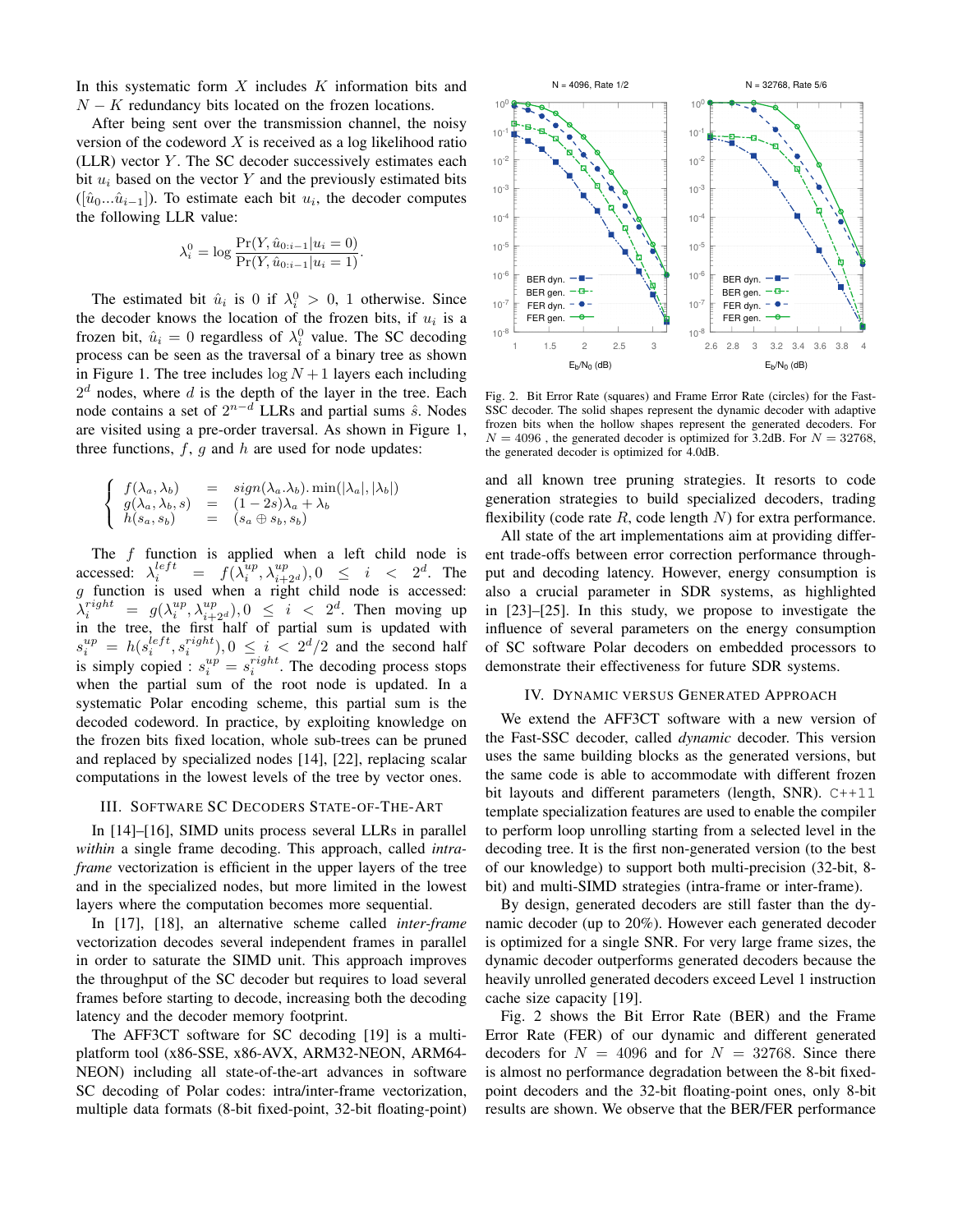TABLE I SPECIFICATIONS OF THE ODROID AND THE JUNO BOARDS.

|                | <b>ODROID-XU+E</b>   | JUNO                          |  |
|----------------|----------------------|-------------------------------|--|
| SoC            | Samsung Exynos 5410  | ARM64 big.LITTLE              |  |
|                | (Exynos 5 Octa)      | (dev. platform)               |  |
| Arch.          | 32-bit, ARMv7        | 64-bit, ARMv8                 |  |
| <b>Process</b> | 28nm                 | unspecified $(32/28$ nm)      |  |
| big            | 4xCortex-A15 MPCore  | 2xCortex-A57 MPCore           |  |
|                | freq. $[0.8-1.6GHz]$ | freq. $[0.45-1.1 \text{GHz}]$ |  |
|                | L1I 32KB, L1D 32KB   | L1I 48KB, L1D 32KB            |  |
|                | 1.2.2MB              | 1.2.2MB                       |  |
| <b>LITTLE</b>  | 4xCortex-A7 MPCore   | 4xCortex-A53 MPCore           |  |
|                | freq. $[250-600MHz]$ | freq. $[450-850MHz]$          |  |
|                | L1I 32KB, L1D 32KB   | L1I 32KB, L1D 32KB            |  |
|                | L <sub>2</sub> 512KB | <b>1.2.1MB</b>                |  |

is better for the dynamic version than for the generated codes. Indeed the generated versions are by definition optimized for a fixed set of frozen bits, and optimal for 3.2dB for  $N = 4096$ and 4.0dB for  $N = 32768$ . As a result the generated versions are only competitive for a narrow SNR sweet spot. A decoder for a wider range of SNR values requires to combine many different generated versions.

#### V. EXPLORING PERFORMANCE TRADE-OFF

The objective and originality of this study is to explore different software and hardware parameters for the execution of a software SC decoder on modern ARM architectures. For a software decoder such as AFF3CT, many parameters can be explored, influencing performance and energy efficiency. The target rate and frame size are applicative parameters. The SIMDization strategies (intra-frame or inter-frame) and the features of decoders (generated or dynamic) are software parameters. The target architecture, its frequency and its voltage are hardware parameters. This study investigates the correlations between these parameters, in order to better choose the right implementation for a given applicative purpose. The low-power general purpose ARM32 and ARM64 processor test-beds based on big.LITTLE architecture are selected as representative of modern multi-core and heterogeneous architectures. The SC decoder is AFF3CT [19], enabling the comparison of different vectorization schemes.

The flexibility of the AFF3CT software allows to alter many parameters and turn many optimizations on or off, leading to a large amount of potential combinations. For the purpose of this study, computations are performed with 8-bit fixed-point data types, with all tree pruning optimizations activated. The main metric considered is the average amount of energy in Joules to decode one bit of information, expressed as  $E_b =$  $(P \times l)/(K \times n_f)$  where P is the average power (Watts), l is the latency (s), K the number of information bits and  $n_f$  is the number of frames decoded in parallel (in the inter-frame implementation  $n_f > 1$ ).

Testbed. The experiments are conducted on two ARM big.LITTLE platforms, an ODROID-XU+E board using a 32-bit Samsung Exynos 5410 CPU and the reference 64-bit JUNO Development Platform from ARM running a Linux operating system, detailed in Table I.

#### TABLE II

CHARACTERISTICS FOR EACH CLUSTER  $(T_i$  is the information THROUGHPUT), FOR DYN. DECODER.  $N = 4096$ , rate  $R = 1/2$ . The RAM CONSUMPTION IS NOT INCLUDED IN  $E_b$  and in  $P$ .

| <b>Cluster</b>    | Impl. | $T_i$ (Mb/s) | $l(\mu s)$ | $E_b$ (nJ) | $\boldsymbol{P}$ (W) |
|-------------------|-------|--------------|------------|------------|----------------------|
| <b>A7-450MHz</b>  | seq.  | 3.1          | 655        | 37.8       | 0.117                |
|                   | intra | 13.0         | 158        | 9.5        | 0.123                |
|                   | inter | 21.8         | 1506       | 6.0        | 0.131                |
| A53-450MHz        | seq.  | 2.1          | 966        | 29.0       | 0.062                |
|                   | intra | 10.1         | 203        | 7.0        | 0.070                |
|                   | inter | 17.2         | 1902       | 5.1        | 0.088                |
|                   | seq.  | 7.5          | 274        | 122.0      | 0.913                |
| A15-1.1GHz        | intra | 35.2         | 58         | 28.2       | 0.991                |
|                   | inter | 62.8         | 522        | 17.4       | 1.093                |
| <b>A57-1.1GHz</b> | seq.  | 9.2          | 222        | 78.9       | 0.730                |
|                   | intra | 39.2         | 52         | 21.1       | 0.826                |
|                   | inter | 65.1         | 503        | 14.2       | 0.923                |
| i7-3.3GHz         | seq.  | 36.3         | 56.5       | 235.4      | 8.532                |
|                   | intra | 221.8        | 9.2        | 40.5       | 9.017                |
|                   | inter | 632.2        | 51.8       | 15.8       | 9.997                |

The big and the LITTLE clusters of cores on the ODROID board are on/off in a mutually exclusive way. The active cluster is selected through the Linux cpufreq mechanism. Both clusters can be activated together or separately on the JUNO board. Both platforms report details on supply voltage, current amperage, power consumption for each cluster. Only the ODROID platform reports details for the RAM. Consequently, most experiments have been primarily conducted on the ODROID platform to benefit from the additional insight provided by the RAM metrics.

#### VI. EXPERIMENTS AND MEASUREMENTS

Table II gives an overview of the decoder behavior on different clusters and for various implementations. The code is always single threaded and only the 8-bit fixed-point decoders are considered, since 32-bit floating-point versions are 4 times more energy consuming, on average. The sequential version is mentioned for reference only, as the throughput  $T_i$  is much higher on vectorized versions. Generally the inter-frame SIMD strategy delivers better performance at the cost of a higher latency l. Table II also compares the energy consumption of LITTLE and big clusters. The A53 consumes less energy than the A7 and the A57 consumes less energy than the A15, respectively. This can be explained by architectural improvements brought by the more recent ARM64 platform. Despite the fact that the ARM64 is a development board, the ARM64 outperforms the ARM32 architecture. Finally we observe that the power consumption is higher for the interframe version than for the intra-frame one because it fills the SIMD units more intensively, and the SIMD units consume more than the scalar pipeline.

For comparison, the results for the Intel Core i7-4850HQ, using SSE4.1 instructions (same vector length as ARM NEON vectors) are also included. Even if the i7 is competitive with the ARM big cores in term of *energy-per-bit* (Eb), these results show it is not well suited for the low power SDR systems because of its high power requirements. Table III shows a performance comparison (throughput, latency) with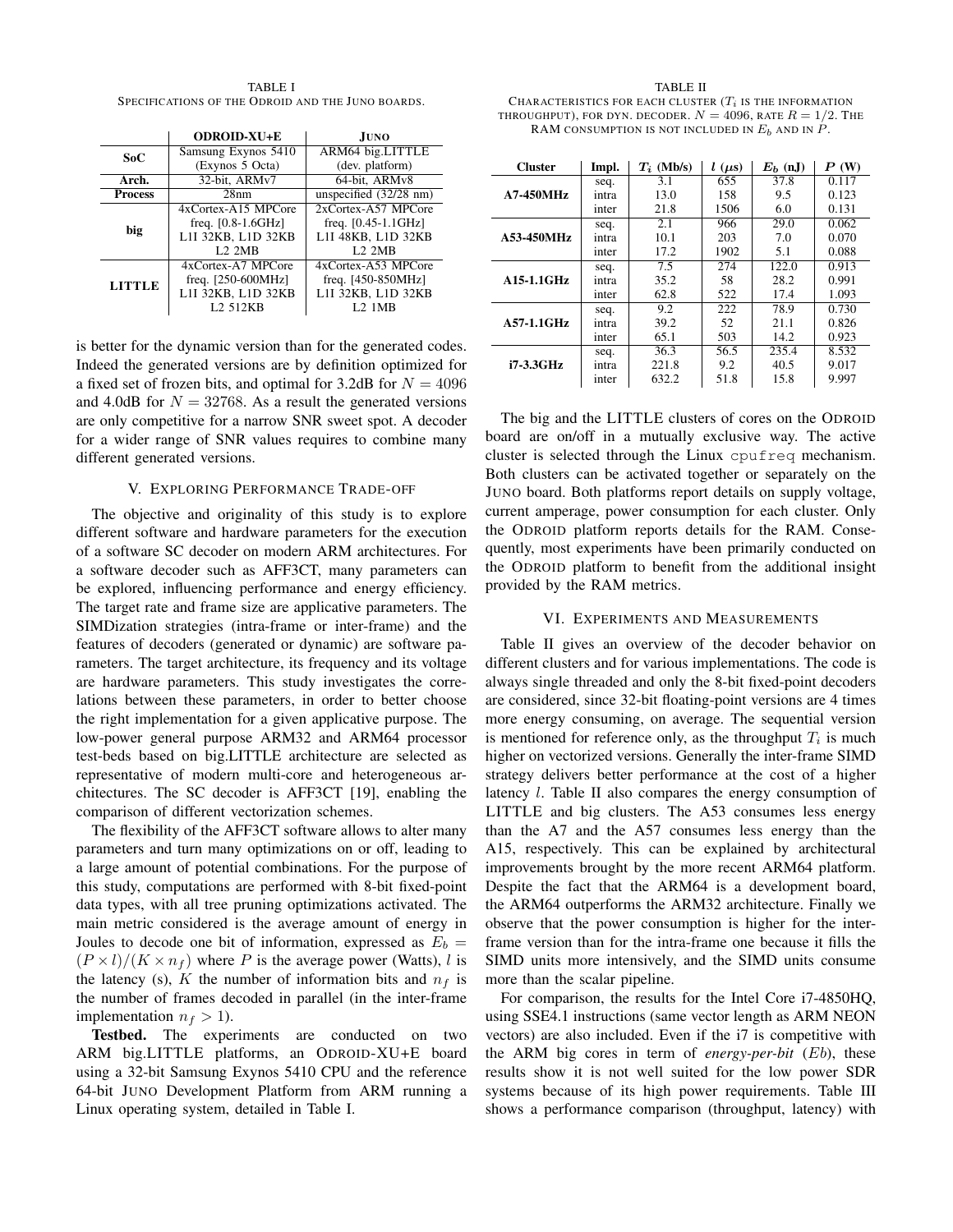TABLE III COMPARISON OF 8-BIT FIXED-POINT DECODERS WITH INTRA-FRAME VECTORIZATION.  $N = 32768$  AND  $R = 5/6$ .

| <b>Decoder</b> | <b>Platform</b> | Freq.     | <b>SIMD</b>   | $T_i$ (Mb/s) | $l(\mu s)$ |
|----------------|-----------------|-----------|---------------|--------------|------------|
| [15]           | $i7-2600$       | $3.4$ Ghz | <b>SSE4.1</b> | 204          | 135        |
| this work      | i7-4850HO       | $3.3$ Ghz | <b>SSE4.1</b> | 580          | 47         |
| this work      | A 15            | 1.1Ghz    | <b>NEON</b>   | 70           | 391        |
| this work      | A57             | $1.1$ Ghz | <b>NEON</b>   | 73           | 374        |

the dynamic intra-frame decoder of [15]. On a x86 CPU, our dynamic decoder is 2.8 times faster than the state-of-the-art decoder. Even if we used a more recent CPU, we also used the same set of instructions (SSE4.1) and the frequencies are comparable.

Figure 3 shows the *energy-per-bit* consumption depending on the frame size N for the fixed rate  $R = 1/2$ . In general, the energy consumption increases with the frame size. For small frame sizes (N from  $2^8$  to  $2^{14}$ ), the inter-frame SIMD outperforms the intra-frame SIMD. This is especially true for  $N = 2^8$  which has a low ratio of SIMD computations over scalar computations in the intra-frame version. As the frame size increases, the ratio of SIMD vs scalar computations increases as well. At some point around  $N = 2^{16}$  the intraframe implementation begins to outperform the inter-frame one, because the data for the intra-frame decoder still fits in the CPU cache, whereas the data of the inter-frame decoder does not fit the cache anymore. In our case (8-bit fixed point numbers and 128-bit vector registers) the inter-frame decoders require 16 times more memory than the intra-frame decoders. Then, for the frame size  $N = 2^{20}$ , both intra and inter-frame decoders now exceed the cache capacity and the RAM power consumption becomes more significant due to the increased number of cache misses causing RAM transactions. In general the code generation is effective on the intra-frame strategy whereas it is negligible on the inter-frame version of the code.

Considering those previous observations, it is more energy efficient to use inter-frame strategy for small frame sizes,







Fig. 4. Variation of the *energy-per-bit*  $(E_b)$  depending on the cluster frequency (dynamic code, intra-, inter-frame). A7 performance is on the left and A15 on the right.  $N = 4096$  and  $R = 1/2$ . Dark colors and light colors stand for CPU cluster and RAM energy consumption, resp.

whereas it is better to apply intra-frame strategy for larger frame sizes (comparable energy consumption with much lower latency).

Figure 4 shows the impact of the frequency on the energy, for a given value of frame size  $N = 4096$  and code rate  $R = 1/2$ . On both A7 and A15 clusters, the supply voltage increases with the frequency from 0.946V to 1.170V. The A7 LITTLE cluster shows that the energy consumed by the system RAM is significant: At 250MHz it accounts for half of the energy cost. Indeed, at low frequency, the long execution time due to the low throughput causes a high dynamic RAM refreshing bill. It is therefore more interesting to use frequencies higher than 250MHz. For this problem size and configuration, and from an energy-only point of view, the best choice is to run the decoder at 350MHz. On the A15 big cluster, the energy cost is mainly driven by the CPU frequency, while the RAM energy bill is limited compared to the CPU.

Thus, the bottom line about energy vs frequency relationship is: On the LITTLE cluster it is more interesting to clock the CPU at high frequency (higher throughput and smaller latency for a small additional energy cost); On the big cluster, where the RAM consumption is less significant, it is better to clock the CPU at a low frequency.

In Figure 5 the *energy-per-bit* cost decreases when the code rate increases. This is expected because there are many



Fig. 5. Variation of the *energy-per-bit*  $(E_b)$  for  $N = 32768$  depending on the rate  $R = K/N$  (various impl.: intra-, inter-frame, code gen. on). Running on A7, A53 and A57 @ 450MHz.